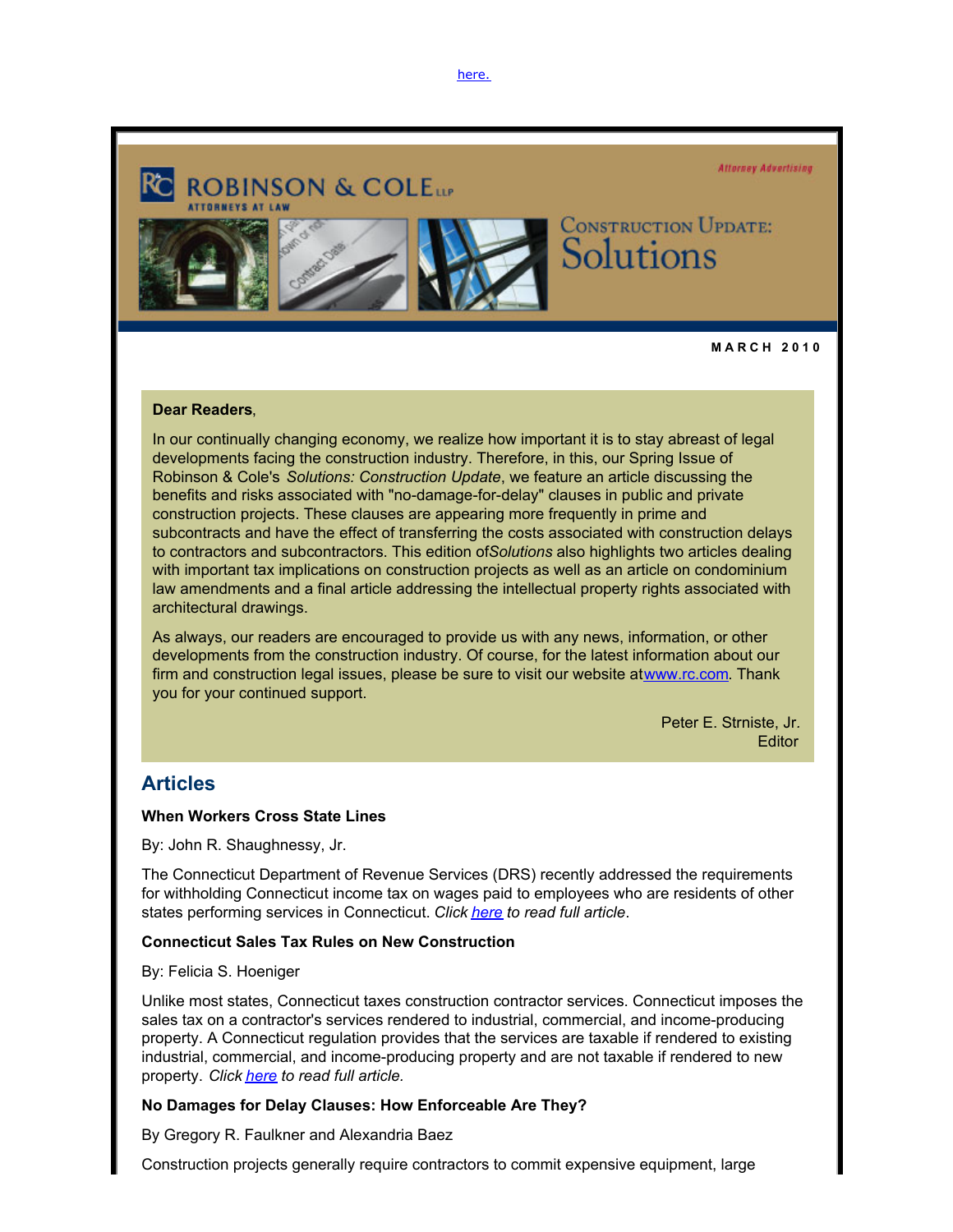payrolls, and significant overhead costs during the construction phase. Both contractors and owners must plan their resources carefully, negotiate contracts to manage the costs of construction, and monitor progress and expenses over the time period allocated to complete the project. Consequently, a contractor's delay in performance is likely to have a tremendous financial impact on the project's final price tag. *Click [here](http://www.rc.com/?ju=fe24167672670078701679&ls=fdeb10747163027b7d177372&m=fefb1671756c0d&l=fe941573716d077a75&s=fe191d757d600c7a751376&jb=ffcf14&t=) to read full article.*

### **Condo Law Amendments Are Good News for Builders**

### By: Edward S. Hill, Esq., CRE

One of the changes to Connecticut's Common Interest Ownership Act ("CIOA"), the law that governs the creation and operation of condominiums, planned unit developments and other common interest communities, contains good news for builders faced with claims for construction defects.**[1]( :80/#1)** Effective July 1, 2010, the homeowner's association may not begin or pursue any proceeding that claims a construction defect, whether by litigation, mediation, arbitration, or administrative proceeding, against the declarant of the community or any employer, independent contractor, or other person who directly or indirectly provided labor or materials to the declarant, without complying with the statute. The statute provides a procedure to allow the person that the association seeks to hold responsible to address the claimed defects and to resolve the claims before any litigation can be started. There are obvious cost- and time-saving benefits for both the builder and the association when issues can be worked out without resort to legal proceedings. *Click [here](http://www.rc.com/?ju=fe2c167672670078701770&ls=fdeb10747163027b7d177372&m=fefb1671756c0d&l=fe941573716d077a75&s=fe191d757d600c7a751376&jb=ffcf14&t=) to read full article.*

### **Understanding Copyright Claims in Architectural Works**

### By: Kathleen M. Porter and Brendan J. Witherell

The intellectual property rights in architectural works are often an undervalued component of many construction projects. Frequently, builders, architects, and investors focus on the steel and glass of a project without assigning sufficient value to the intellectual property that results from the project. That intellectual property often is protectable as a copyright. In some cases, the copyright is nearly as valuable as the underlying structure because a copycat building decreases the value of the original while the licensing of the copyright provides an additional revenue stream from an already completed project. Being able to realize this value requires an understanding of what category of works are eligible for protection, the scope of the protection available, and the limitations inherent in the copyright of architectural works. This article provides a nuts and bolts overview of the copyright of architectural works that will familiarize you with the basics of this important type of intellectual property. Understanding the basics both maximizes your ability to protect your copyright ownership in architectural works and reduces the chances you will create works that infringe copyrights of others. *Click [here](http://www.rc.com/?ju=fe2b167672670078701771&ls=fdeb10747163027b7d177372&m=fefb1671756c0d&l=fe941573716d077a75&s=fe191d757d600c7a751376&jb=ffcf14&t=) to read full article.*

# **Firm News & Notes**

### **At the Podium**

Construction partner Martin A. Onorato chaired a roundtable meeting of the Connecticut Chapter of the American Institute of Architects (AIA) in New Haven with Intellectual Property chair Kathleen M. Porter. Mr. Onorato and Ms. Porter discussed recent developments in copyright protection of architectural works and drawings, and the value of copyright to the practice of architecture.

Tax counsel John R. Shaughnessy Jr. will be a panelist in a discussion entitled "State and Local Tax Issues for Construction Contractors" at the Advanced Sales Tax Seminar sponsored by the American Bar Association and the Institute for Professionals in Taxation in New Orleans on March 24, 2010.

Real Estate partner Edward S. Hill was a panelist in a presentation sponsored by the Connecticut Bar Association on the 2009 Amendments to the Common Interest Ownership Act.

### **In Print**

Environmental and Utilities partner Joey Lee Miranda was quoted in the article "Getting a Piece of the Renewable Energy Market," published in the February 2010 issue of Civil Engineering News. The article, written by Theresa M. Casey, discusses how civil engineering firms can